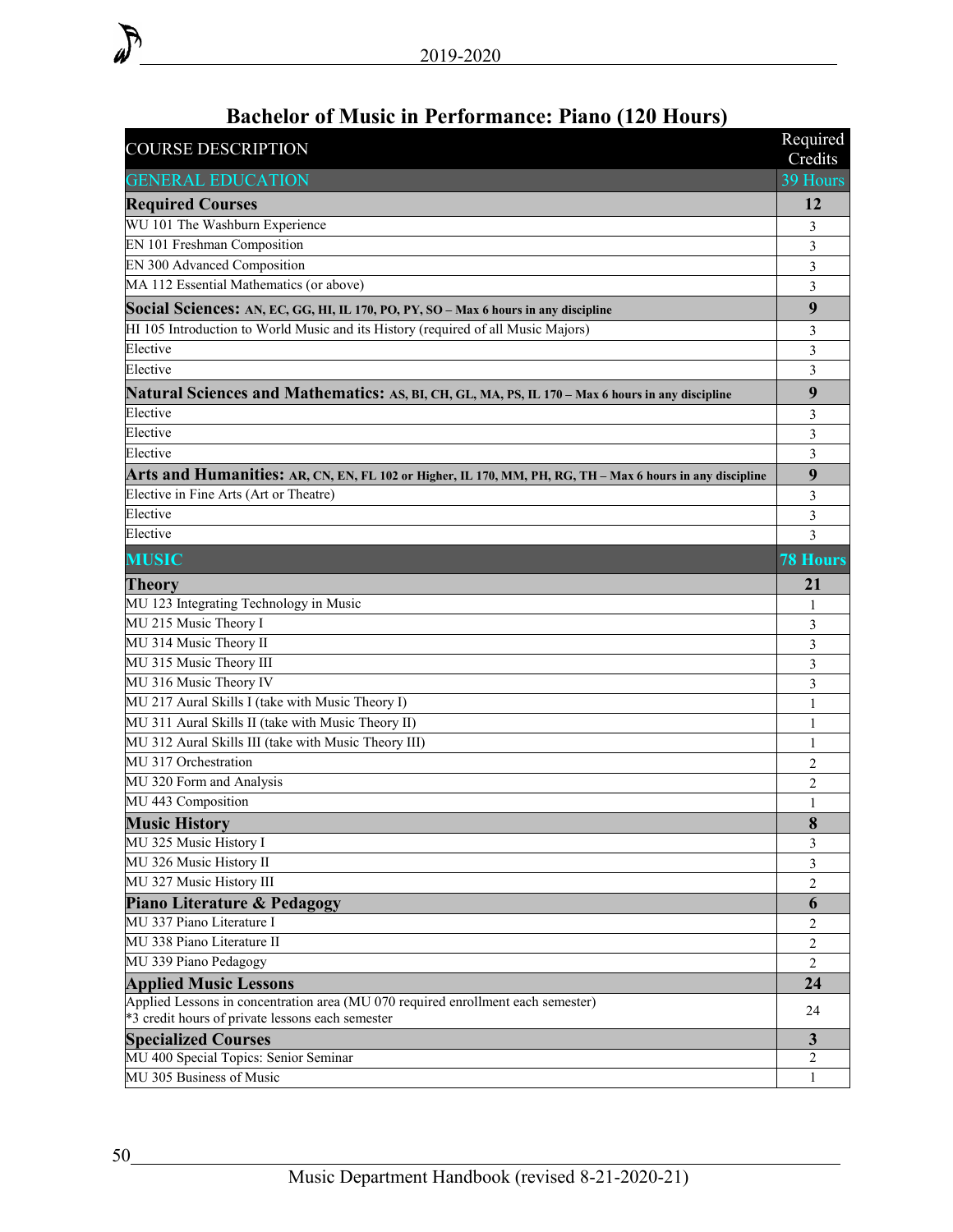| <b>Ensembles</b>                                                                                                                                                              | 10             |
|-------------------------------------------------------------------------------------------------------------------------------------------------------------------------------|----------------|
| Large Ensembles: MU 244/444 (Accompanying) enrollment required each semester                                                                                                  | 8              |
| <b>Small Ensembles:</b> MU xxx (Small Ensembles)                                                                                                                              | $\mathfrak{D}$ |
| Conducting                                                                                                                                                                    | 3              |
| MU 237 Choral Lab (requirement for conducting courses)                                                                                                                        |                |
| MU 238 Instrumental Lab (requirement for conducting courses)                                                                                                                  |                |
| MU 240 Beginning Conducting                                                                                                                                                   | 1              |
| MU 441 Advanced Choral Conducting                                                                                                                                             | 1              |
| MU 442 Advanced Instrumental Conducting                                                                                                                                       | 1              |
| <b>Music Electives:</b> (select courses in music)                                                                                                                             | 3              |
| Elective                                                                                                                                                                      | 1              |
| Elective                                                                                                                                                                      | 1              |
| Elective                                                                                                                                                                      | 1              |
| <b>General Studies Electives:</b> (May be taken from any department, including music)                                                                                         | 3              |
| Elective                                                                                                                                                                      | 1              |
| Elective                                                                                                                                                                      | 1              |
| Elective                                                                                                                                                                      | 1              |
| <b>Music Department Proficiency Requirements</b><br>(complete the following prior to scheduling the 4 <sup>th</sup> Semester Performance Proficiency Exam)                    |                |
| Rhythmic Perception Exam (RPE): students deficient in rhythmic perception must take MU 122 Rhythmic Perception<br>(1 credit; credit does not count toward degree requirements | $\overline{X}$ |
| 48 Recital Credits+++                                                                                                                                                         | X              |
| 4 <sup>th</sup> Semester Performance Proficiency Exam+++                                                                                                                      | X              |
| Pass MU 215 Music Theory I with a C or higher                                                                                                                                 | X              |
| Pass MU 217 Aural Skills I with a C or higher                                                                                                                                 | X              |
| Pass Junior Recital Jury and present Junior Recital                                                                                                                           | $\mathbf{x}$   |
| Pass Senior Recital Jury and present Senior Recital                                                                                                                           | X              |
| <b>TOTAL DEGREE HOURS</b>                                                                                                                                                     | 120            |

**+++4th semester jury components: Students who pass can enroll in upper division lessons, ensembles, and music classes.**